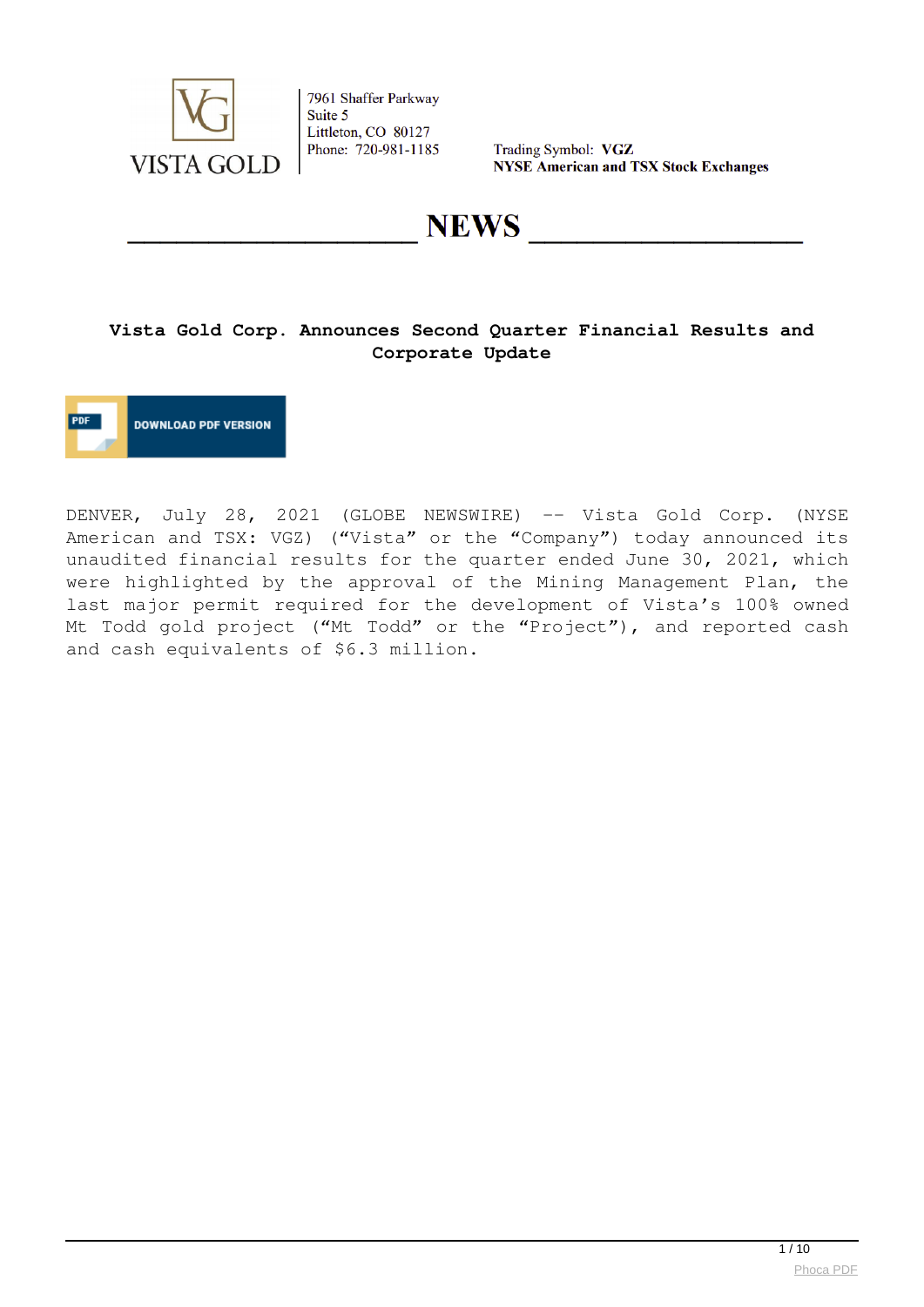

Trading Symbol: VGZ **NYSE American and TSX Stock Exchanges** 

**NEWS** 

# **Vista Gold Corp. Announces Second Quarter Financial Results and Corporate Update**



Drilling Photo

Frederick H. Earnest, President and Chief Executive Officer of Vista, commented, "During the second quarter we achieved a number of significant milestones for Vista and our shareholders. Most important was the approval of the Mt Todd Mining Management Plan. Vista now holds all major operating and environmental permits for the development of Mt Todd. Our ongoing exploration drilling program to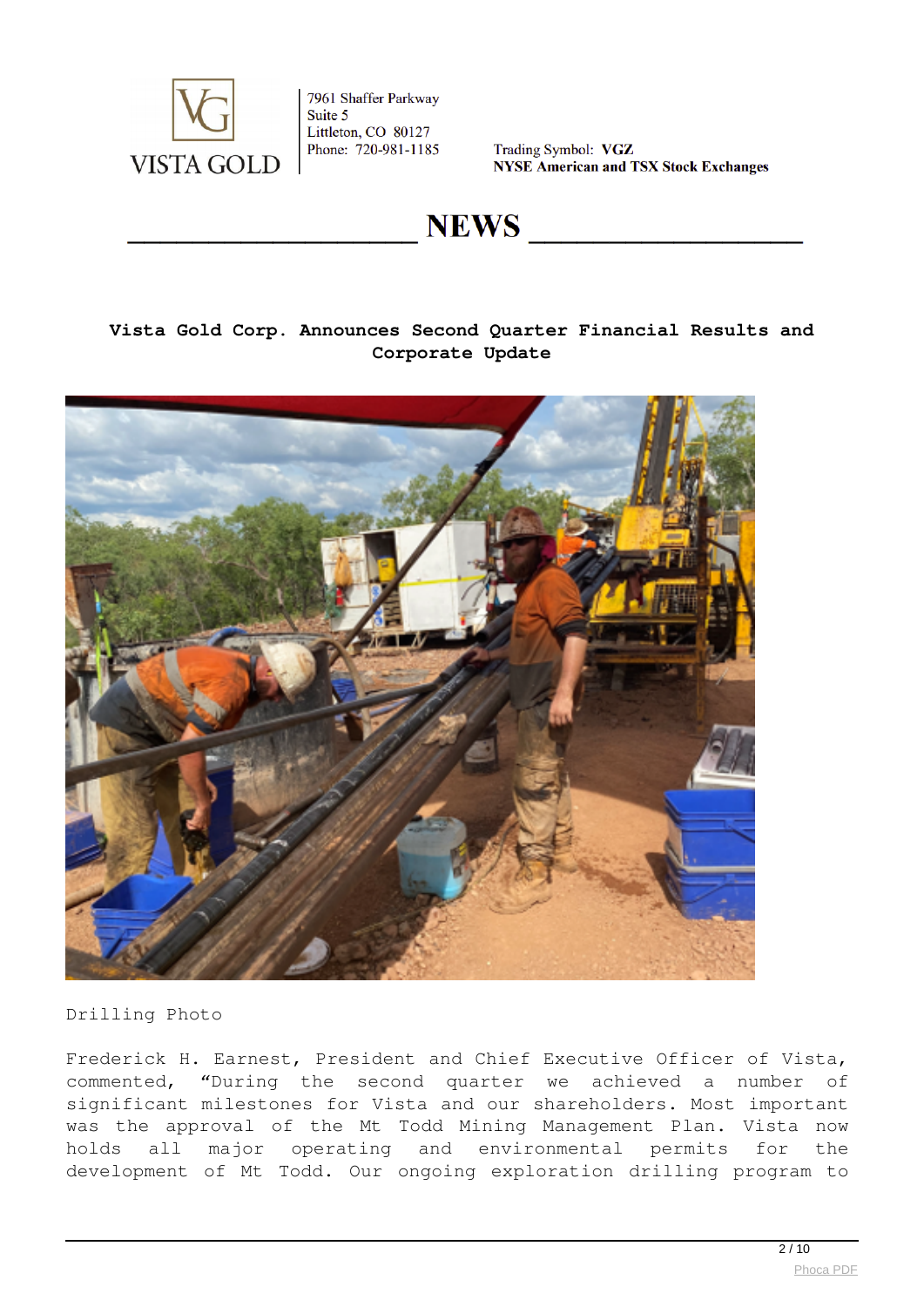

Trading Symbol: VGZ **NYSE American and TSX Stock Exchanges** 

**NEWS** 

# **Vista Gold Corp. Announces Second Quarter Financial Results and Corporate Update**

identify areas where infill drilling would have the greatest potential to add resource ounces close to our Batman deposit continues to produce positive results. We received the final \$1.0 million payment from Prime Mining Corp. and the approval of other permits related to the Mt Todd project."

"Recently, we announced the start of engineering to complete a definitive feasibility study for Mt Todd in the first quarter of 2022. This study, which will include more detailed engineering and design, cost inputs, and economic analysis, is expected to increase the reserves and mine life of the project. The results of the study, together with the results of our ongoing district-scale exploration program, are expected to further demonstrate the significant upside potential of the Project and strengthen our position with potential development partners."

## **Second Quarter Highlights and Important Recent Developments**

- Received approval of the Mt Todd Mining Management Plan;
- Commenced a definitive feasibility study for Mt Todd;
- Received final \$1.0 million payment from Prime Mining Corp. for the Guadalupe de los Reyes project;
- Ended 2Q 2021 with cash and cash equivalents of \$6.3 million;
- Completed a \$13.5 million bought deal public offering in July 2021;
- Reported positive results from ongoing exploration activities;
- Expanded the current exploration drill program to include an additional 3,000 meters of drilling;
- Received Aboriginal Areas Protection Authority Certificate; and
- Received approval of the Mt Todd Surface Water Extraction License.

#### **Summary of Q2 2021 Financial Results**

On June 30, 2021, cash and cash equivalents totaled \$6.3 million. We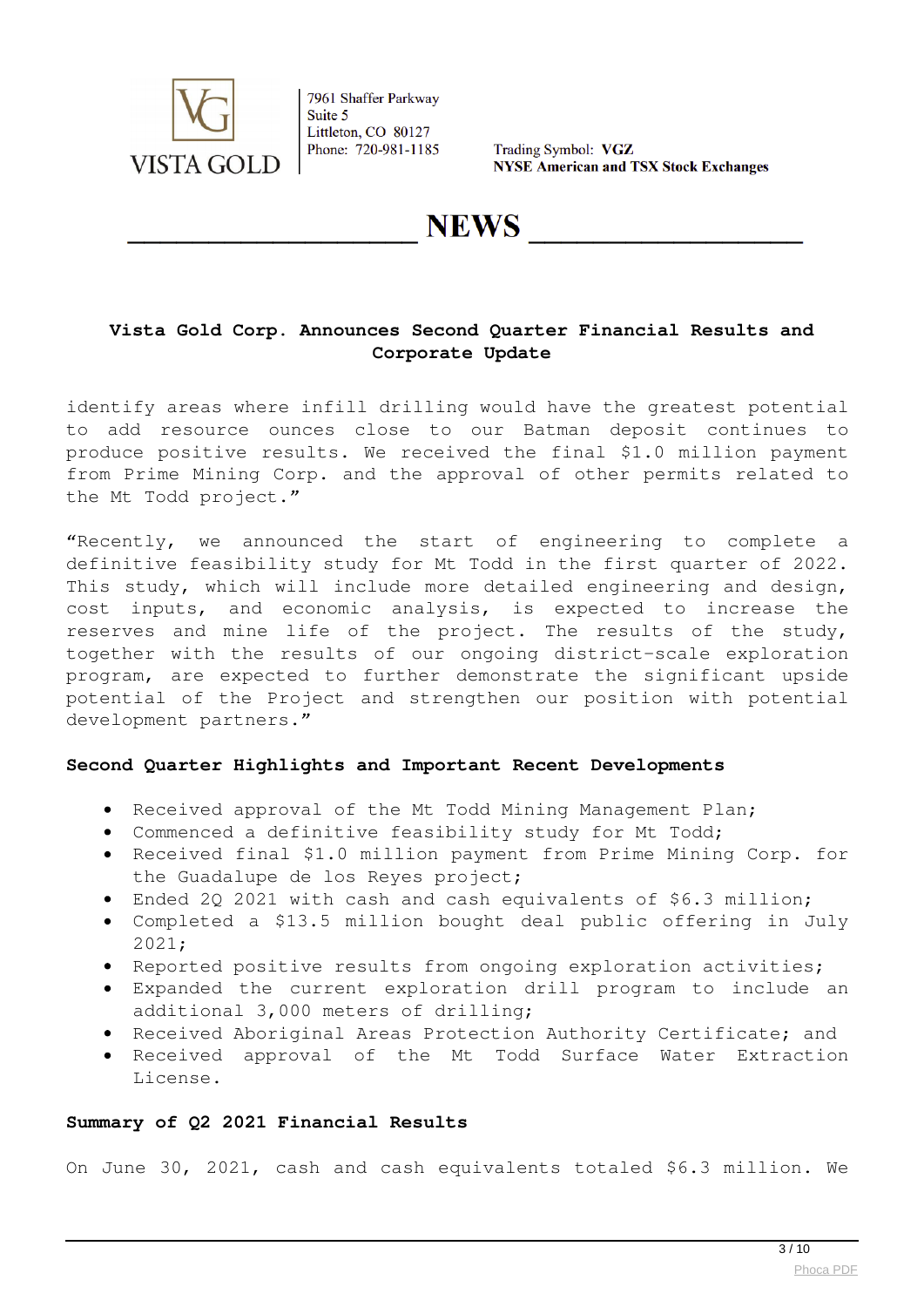

Trading Symbol: VGZ **NYSE American and TSX Stock Exchanges** 

**NEWS** 

# **Vista Gold Corp. Announces Second Quarter Financial Results and Corporate Update**

benefited during the quarter from receipt of the final \$1.0 million related to Guadalupe de los Reyes and continued control over our base expenditures. This allowed us to commit additional funds to our ongoing drilling program.

Vista reported a net loss of \$0.8 million or \$0.01 per share for the three months ended June 30, 2021, compared to a gain of \$1.9 million or \$0.01 per share reported for the three months ended June 30, 2020. The loss for the current quarter was in line with management's expectations.

All dollar amounts in this press release are in U.S. dollars.

### **Definitive Feasibility Study**

Management recently commenced a definitive feasibility study for Mt Todd and expects to complete the report during Q1 2022. Most of the engineering work for Mt Todd has previously been completed to feasibility study standards and Vista is now completing the remaining feasibility engineering in the process plant (piping, electrical, and instrumentation), updating project designs to be consistent with the recently approved Mining Management Plan, and completing an economic evaluation using a gold price more reflective of the current market price, which is expected to increase gold reserves and extend the mine life. We are exploring several trade-off opportunities (e.g., contract power generation, contract mining, and autonomous truck haulage), and we expect to incorporate recommendations from our 2019 preliminary feasibility study and update minor parts of the Mt Todd mine design to be consistent with the Mining Management Plan.

## **Recent Drilling Results**

Vista continued exploration drilling at Mt Todd during the quarter ended June 30, 2021. The drilling program has focused on identifying areas with the greatest potential for future resource growth along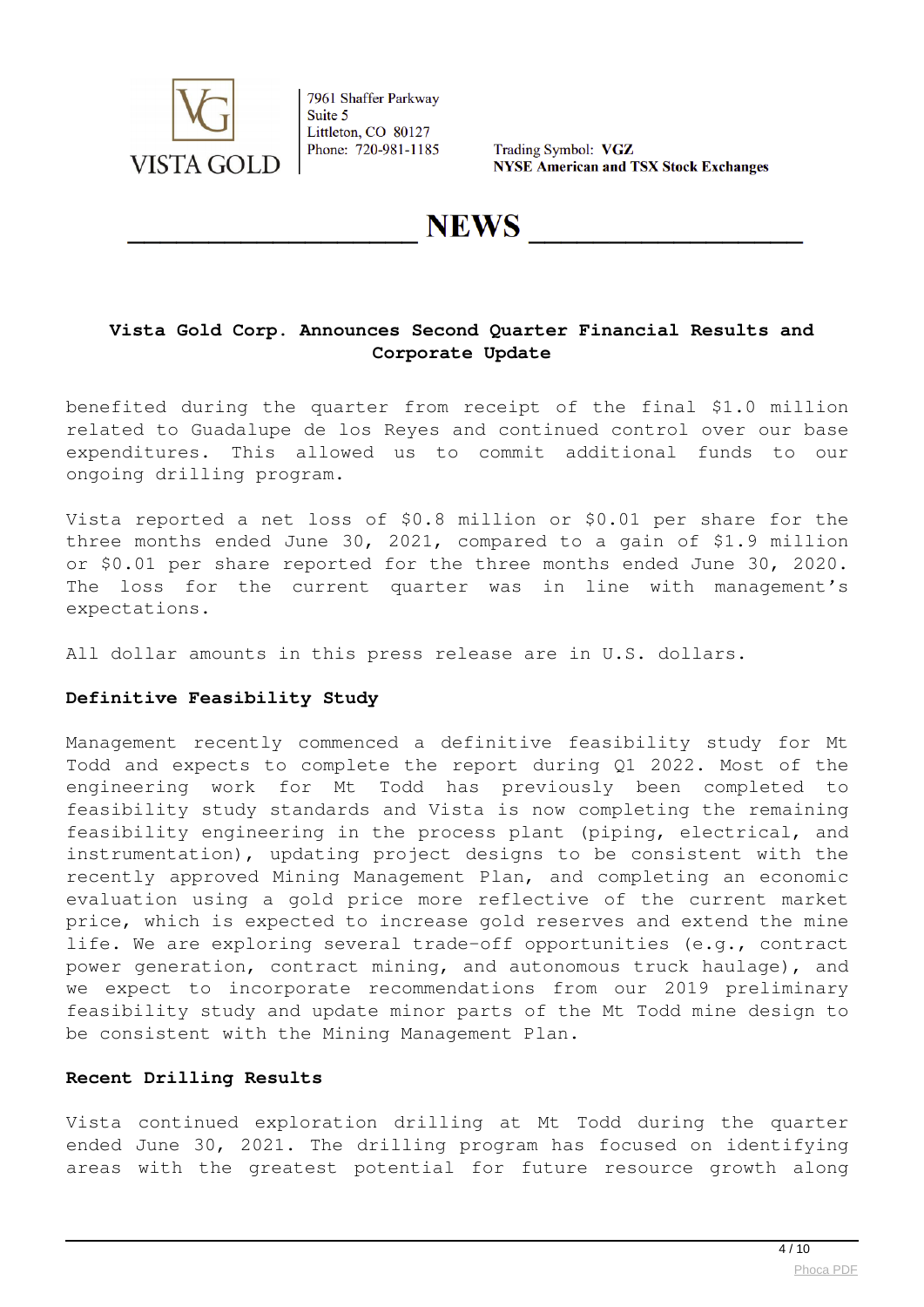

Trading Symbol: VGZ **NYSE American and TSX Stock Exchanges** 

# **NEWS**

# **Vista Gold Corp. Announces Second Quarter Financial Results and Corporate Update**

strike from the Batman deposit approximately 1.9 Km north to the Golf-Tollis/Penguin targets. To date, Vista has completed 16 of 18 planned holes (5,466 of the planned 6,000 meters). Each of the holes completed has intersected mineralization consistent with our geologic model. The most recent drill hole (VB21-011) intersected mineralization that is both thicker and of higher grade than observed in previous drill holes in the current program. Of approximately 399 meters drilled in VB21-011, a total of 200 meters intersected mineralization with average grade of 0.63 g Au/t, including 9.9 meters @ 2.08 g Au/t, 14.3 meters @1.42 g Au/t, 10.2 meters @ 1.74 g Au/t, 26.7 meters @ 0.98 g Au/t, and 14.0 meters @1.22 g Au/t. (For complete results of this hole and hole VB21-010, please refer to our press release dated [July 15,](https://www.globenewswire.com/Tracker?data=vNVgjIaJtuPYP0tMRGrQMZqpVOjc68gOesnRizgU-k8BCsRuCbg9Rd2Gq_XkAU4GfHa4U76Wf2wJU_GcPKZU4dOMIEYtnNKGNAKfQCDceOBBSAdt6aNydyc5D_HgBI2EThwJU9ysPKKiZZ5Lz-LSoo_ATR94alYB19gti6pylJygQnT1P3O7fOdHYNqdfJjA3SKX2THMlAJBYLR0Fl7P5g==) [2021](https://www.globenewswire.com/Tracker?data=vNVgjIaJtuPYP0tMRGrQMZqpVOjc68gOesnRizgU-k8BCsRuCbg9Rd2Gq_XkAU4GfHa4U76Wf2wJU_GcPKZU4dOMIEYtnNKGNAKfQCDceOBBSAdt6aNydyc5D_HgBI2EThwJU9ysPKKiZZ5Lz-LSoo_ATR94alYB19gti6pylJygQnT1P3O7fOdHYNqdfJjA3SKX2THMlAJBYLR0Fl7P5g==).)

Figure 1 below is an aerial view of the drill locations for the holes in the current program. The image is looking south, with the Batman pit located in the upper-right corner of the image. VB21-12 is inprogress and is being co-funded by the Northern Territory's Geophysics and Drilling Collaborations ("GDC") program. The GDC program is funded by the Resourcing the Territory initiative and aims to increase the intensity of exploration drilling and geophysics in underexplored areas of the Northern Territory. Vista was one of 15 companies receiving an award under the current round of GDC funding.

#### $\mathbb{Z}^{\mathbb{Z}^{\times 2}}$

# **Figure 1 - Aerial view of the drill locations for the holes in the current program**

Mr. Earnest commented, "We are extremely pleased with our drilling results to date and believe there is opportunity for significant resource growth and an extended life at Mt Todd. Given the success of the current drill program, Vista recently announced additional holes for a third phase of drilling totaling approximately 3,000 meters."

#### **Management Conference Call**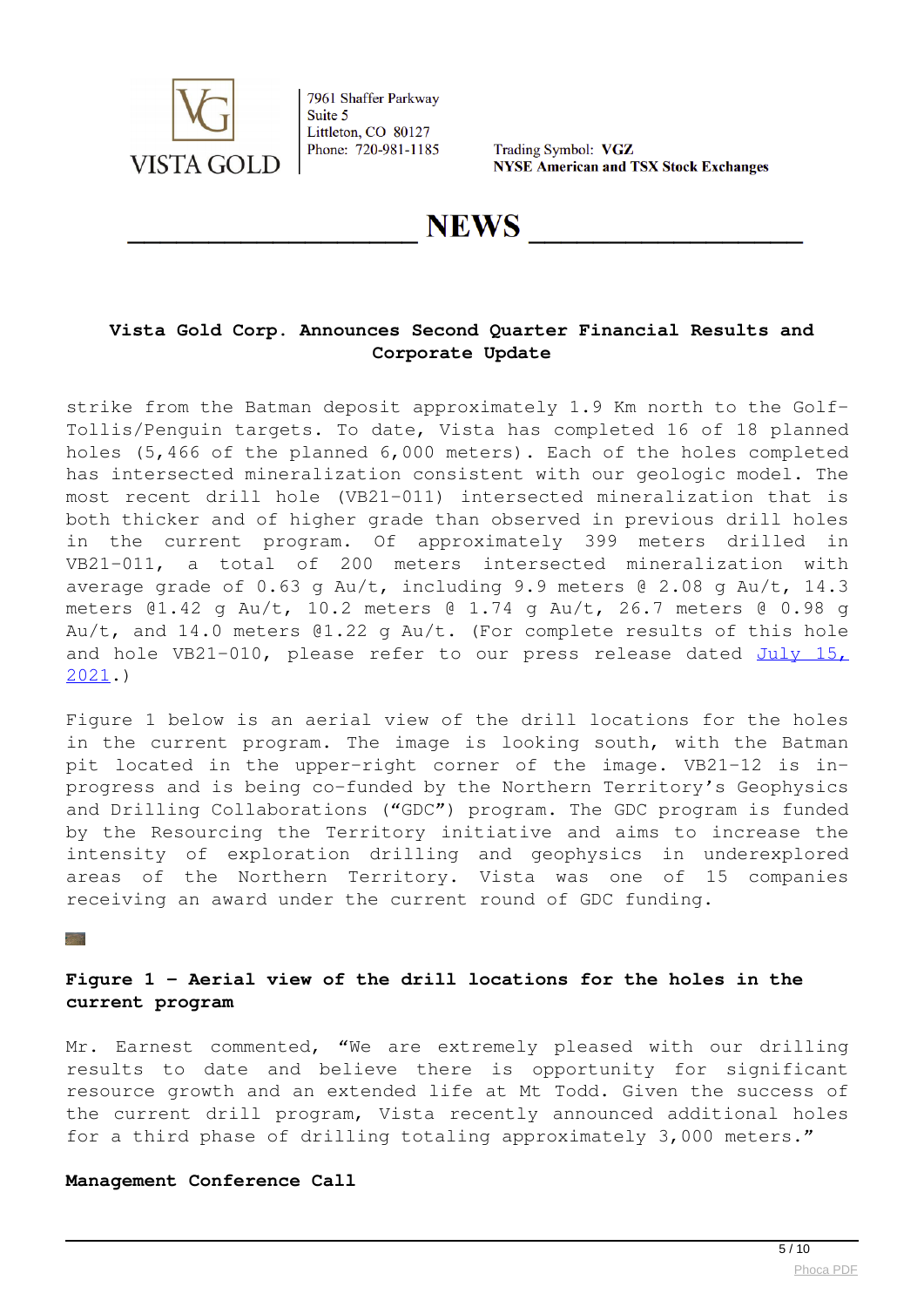

Trading Symbol: VGZ **NYSE American and TSX Stock Exchanges** 

# **NEWS**

# **Vista Gold Corp. Announces Second Quarter Financial Results and Corporate Update**

Management's quarterly conference call to review financial results for the quarter ended June 30, 2021 and to discuss corporate and project activities is scheduled on Friday, July 30, 2021 at 10:00 am MDT (12:00 pm EDT).

Participant Toll Free: (844) 898-8648 Participant International: (647) 689-4225 Conference ID: 7260176

This call will also be archived and available at [www.vistagold.com](https://www.globenewswire.com/Tracker?data=m3douIfE1OS9SHerR_PRCkZvV0nlEpEKwH8mZRSKkRr65vHMct98eYhs3q-irBvW_OhYtjer7p7eNvXFHm2LjQ==) after July 30, 2021. Audio replay will be available for 21 days by calling toll-free in North America (855) 859-2056 or (404) 537-3406.

If you are unable to access the audio or phone-in on the day of the conference call, please email your questions to irevistagold.com.

For further information, please contact Pamela Solly, Vice President of Investor Relations, at (720) 981-1185.

### **About Vista Gold Corp.**

Vista is a gold project developer. The Company's flagship asset is the Mt Todd gold project located in the Tier 1, mining friendly jurisdiction of Northern Territory, Australia. Situated approximately 250 km southeast of Darwin, Mt Todd is the largest undeveloped gold project in Australia and, if developed as presently designed, would potentially be Australia's fourth largest gold producer on an annual basis, with lowest tertile in-country and global all-in sustaining costs. All major operating and environmental permits have now been approved.

For further information, please contact Pamela Solly, Vice President of Investor Relations, at (720) 981-1185.

### **Forward Looking Statements**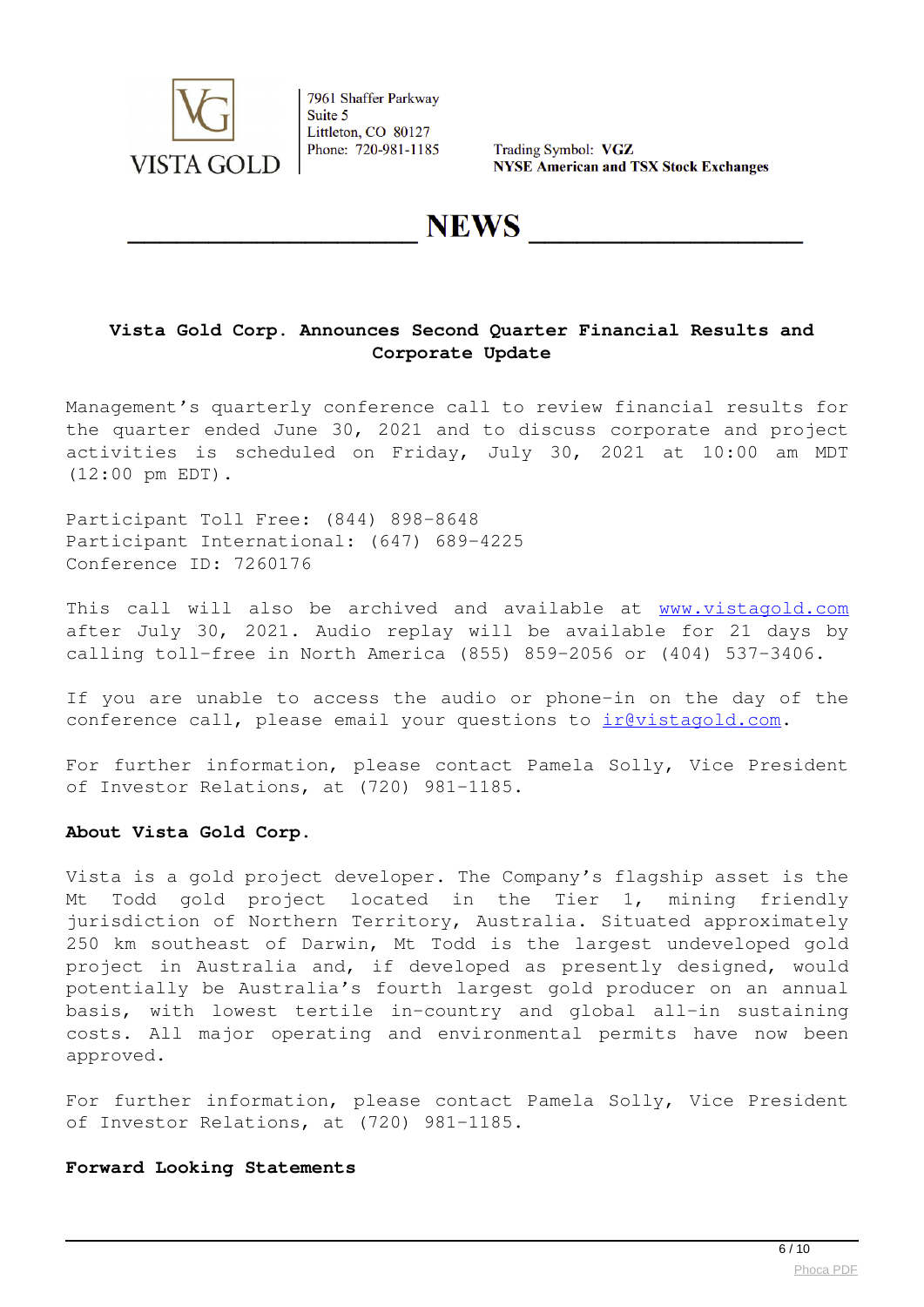

Trading Symbol: VGZ **NYSE American and TSX Stock Exchanges** 

**NEWS** 

# **Vista Gold Corp. Announces Second Quarter Financial Results and Corporate Update**

This press release contains forward-looking statements within the meaning of the U.S. Securities Act of 1933, as amended, and U.S. Securities Exchange Act of 1934, as amended, and forward-looking information within the meaning of Canadian securities laws. All statements, other than statements of historical facts, included in this press release that address activities, events or developments that we expect or anticipate will or may occur in the future, including such things as our belief in us completing the remaining feasibility engineering in the process plant (piping, electrical, and instrumentation), updating project designs to be consistent with the recently approved Mining Management Plan, and completing an economic evaluation using a gold price more reflective of the current market price, which is expected to increase gold reserves and extend the mine life by incorporating a greater portion of the currently defined measured and indicated resources into the mine plan; our belief that we have been very successful in de-risking Mt Todd and expect that our current programs will further validate the Mt Todd design and economics, increase reserves and mine life, and demonstrate districtscale potential within the Company's mining licenses; our expectation to complete the feasibility study during Q1 2022; our belief that the engineering work for Mt Todd has previously been completed to feasibility study standards; our expectation that we will incorporate recommendations from the 2019 prefeasibility study and update minor parts of the Mt Todd mine design to be consistent with the Mining Management Plan; and our belief that Mt Todd is the largest undeveloped gold project in Australia are forward-looking statements and forward-looking information. The material factors and assumptions used to develop the forward-looking statements and forward-looking information contained in this press release include the following: our approved business plans, exploration and assay results, results of our test work for process area improvements, mineral resource and reserve estimates and results of preliminary economic assessments, prefeasibility studies and feasibility studies on our projects, if any, our experience with regulators, and positive changes to current economic conditions and the price of gold. When used in this press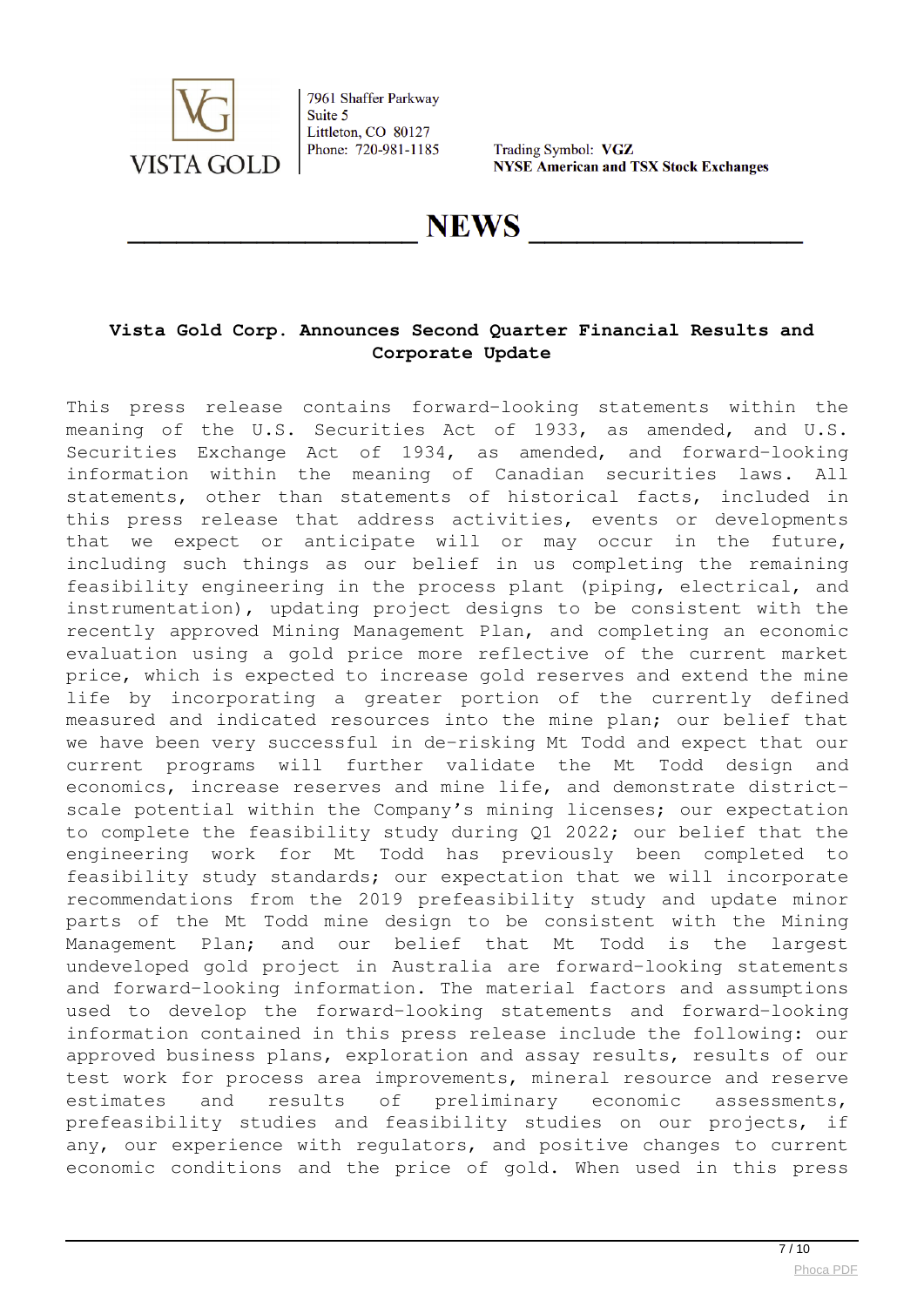

Trading Symbol: VGZ **NYSE American and TSX Stock Exchanges** 

**NEWS** 

# **Vista Gold Corp. Announces Second Quarter Financial Results and Corporate Update**

release, the words "optimistic," "potential," "indicate," "expect," "intend," "hopes," "believe," "may," "will," "if," "anticipate," and similar expressions are intended to identify forward-looking statements and forward-looking information. These statements involve known and unknown risks, uncertainties and other factors which may cause the actual results, performance or achievements of the Company to be materially different from any future results, performance or achievements expressed or implied by such statements. Such factors include, among others, uncertainties inherent in the exploration of mineral properties, the possibility that future exploration results will not be consistent with the Company's expectations; there being no assurance that the exploration program or programs of the Company will result in expanded mineral resources; uncertainty of resource and reserve estimates, uncertainty as to the Company's future operating costs and ability to raise capital; risks relating to cost increases for capital and operating costs; risks of shortages and fluctuating costs of equipment or supplies; risks relating to fluctuations in the price of gold; the inherently hazardous nature of mining-related activities; potential effects on our operations of environmental regulations in the countries in which it operates; risks due to legal proceedings; risks relating to political and economic instability in certain countries in which it operates; uncertainty as to the results of bulk metallurgical test work; and uncertainty as to completion of critical milestones for Mt Todd; as well as those factors discussed under the headings "Note Regarding Forward-Looking Statements" and "Risk Factors" in the Company's latest Annual Report on Form 10-K as filed February 25, 2021 and other documents filed with the U.S. Securities and Exchange Commission and Canadian securities regulatory authorities. Although we have attempted to identify important factors that could cause actual results to differ materially from those described in forward-looking statements and forward-looking information, there may be other factors that cause results not to be as anticipated, estimated or intended. Except as required by law, we assume no obligation to publicly update any forward-looking statements or forward-looking information; whether as a result of new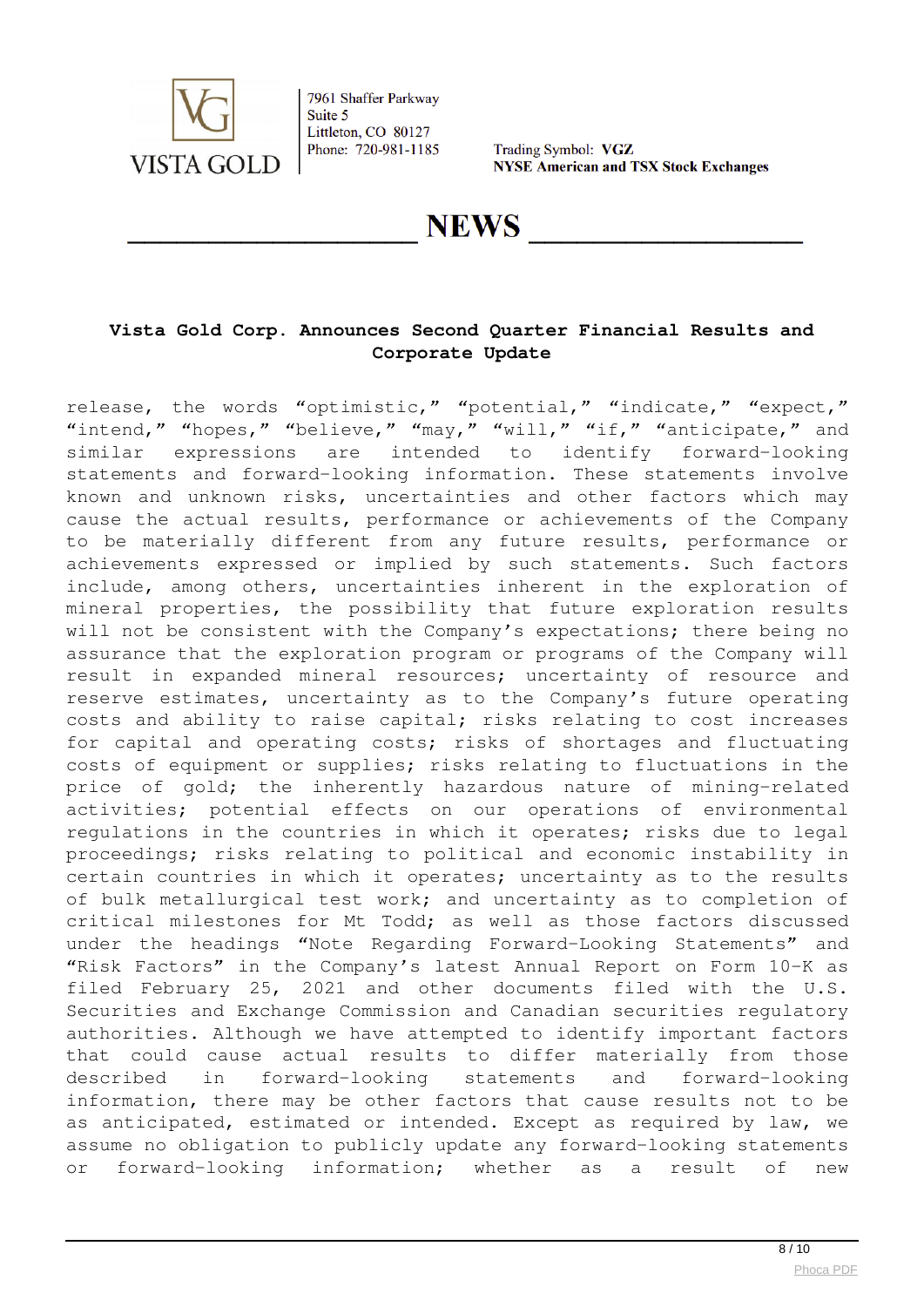

Trading Symbol: VGZ **NYSE American and TSX Stock Exchanges** 

# **NEWS**

# **Vista Gold Corp. Announces Second Quarter Financial Results and Corporate Update**

information, future events or otherwise.

## **Cautionary Note to United States Investors**

The United States Securities and Exchange Commission ("SEC") limits disclosure for U.S. reporting purposes to mineral deposits that a company can economically and legally extract or produce. The technical reports referenced in this press release uses the terms defined in Canadian National Instrument 43-101 – Standards of Disclosure for Mineral Projects ("NI 43-101") and the Canadian Institute of Mining, Metallurgy and Petroleum (the "CIM") – CIM Definition Standards on Mineral Resources and Mineral Reserves, adopted by the CIM Council, as amended (the "CIM Definition Standards"). These standards are not the same as reserves under the SEC's Industry Guide 7 and may not constitute reserves or resources under the SEC's newly adopted disclosure rules to modernize mineral property disclosure requirements ("SEC Modernization Rules"), which became effective February 25, 2019 and will be applicable to the Company in its annual report for the fiscal year ending December 31, 2021. Under the currently applicable SEC Industry Guide 7 standards, a "final" or "bankable" feasibility study is required to report reserves, the three-year historical average price is used in any reserve or cash flow analysis to designate reserves and all necessary permits and government approvals must be filed with the appropriate governmental authority. Additionally, the technical reports uses the terms "measured resources", "indicated resources", and "measured & indicated resources". We advise U.S. investors that while these terms are Canadian mining terms as defined in accordance with NI 43-101, such terms are not recognized under SEC Industry Guide 7 and normally are not permitted to be used in reports and registration statements filed with the SEC. Mineral resources described in the technical reports have a great amount of uncertainty as to their economic and legal feasibility. The SEC normally only permits issuers to report mineralization that does not constitute SEC Industry Guide 7 compliant "reserves" as in-place tonnage and grade, without reference to unit